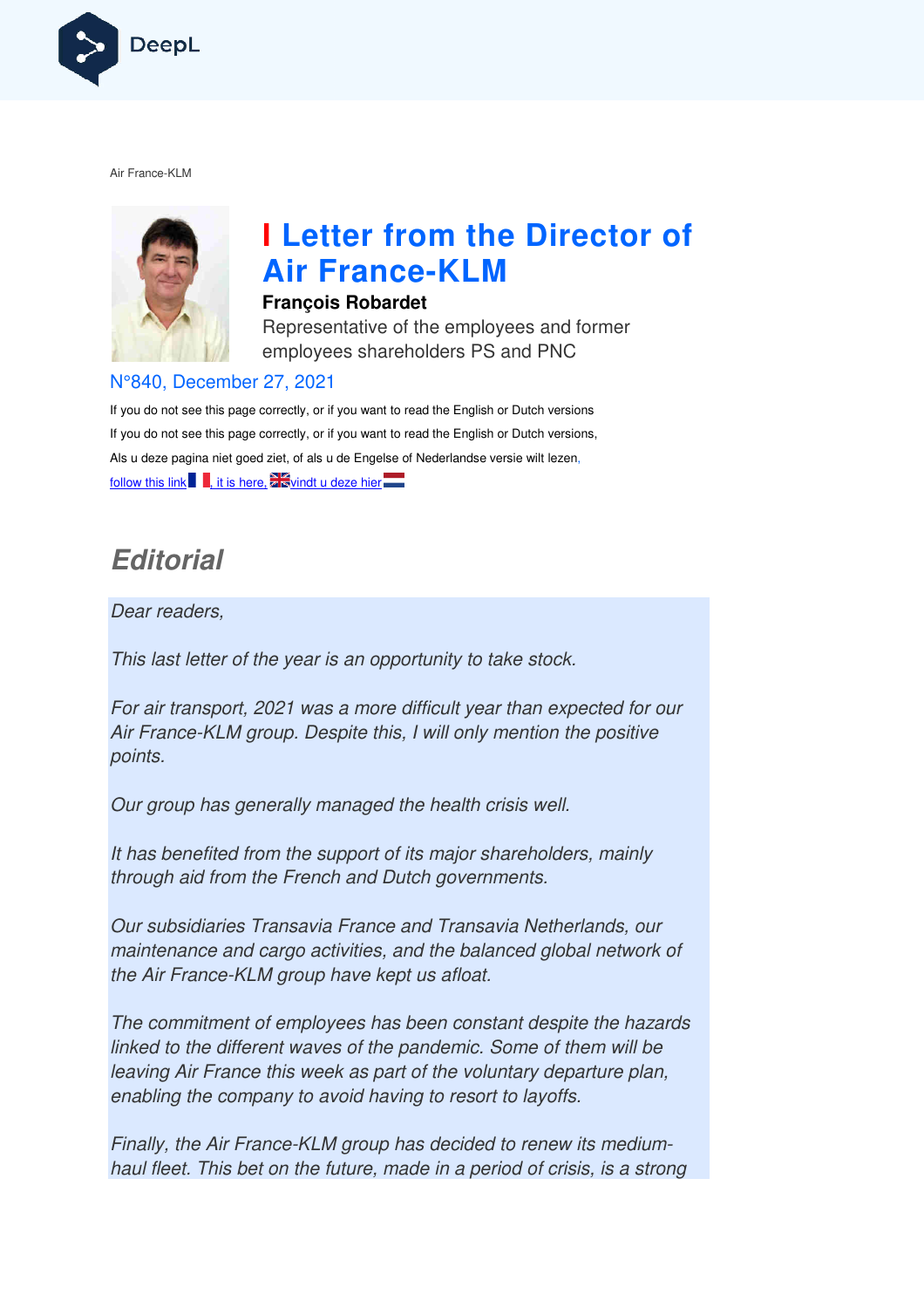signal sent by the group's management and its Board of Directors. We are convinced that the Air France-KLM group will be a major player in air transport in the coming decades, for the benefit of its customers and employees.

Take good care of yourself and your loved ones. Enjoy your reading. **FrançoisPS** : If you leave the Air France-KLM group, you can continue to receive my letter. Please remember to provide me with a personal e-mail address.

# **Monday's Press Review**

# **> India: Air France-KLM signs with low-cost carrier IndiGo**

(source Air Journal) December 24 - **The Air France-KLM group and the low-cost airline IndiGo have signed a code-share agreement**, offering the former 25 new destinations in India and the latter access to 250 destinations worldwide.

In their brief joint press release dated December 23, 2021, the Franco-Dutch group and the Indian low-cost specialist remind us that Paris-CDG and Amsterdam-Schiphol airports are already linked to four destinations in India: Delhi, Mumbai, Chennai and Bangalore. The 25 new cities that will join them from February 2022 (subject to approval by regulators) are not specified. IndiGo customers will have access to more than 250 of the group's routes via its two European hubs, including 120 in Europe and 50 in North and South America.

**Air France and KLM, members of the SkyTeam alliance, no longer have a codeshare partner in the country since Jet Airways ceased operations in April 2019**; however, it hopes to take off again in the first quarter of next year, initially on domestic routes.

With a fleet of more than 250 Airbus single-aisle aircraft, including 190 A320neo and A321neo aircraft (and more than 270 awaiting delivery), IndiGo serves 71 destinations in India and 24 international; it already codeshares with American Airlines, Qatar Airways and Turkish Airlines. Remember that France and the Netherlands have enjoyed a "travel bubble" with India since July 2020, as have some 30 other countries, with scheduled international flights suspended since the start of the Covid-19 pandemic and at least until next February.

**My comment:** For more than a decade, Indian airlines have been engaged in a fierce battle in their domestic market, one of the most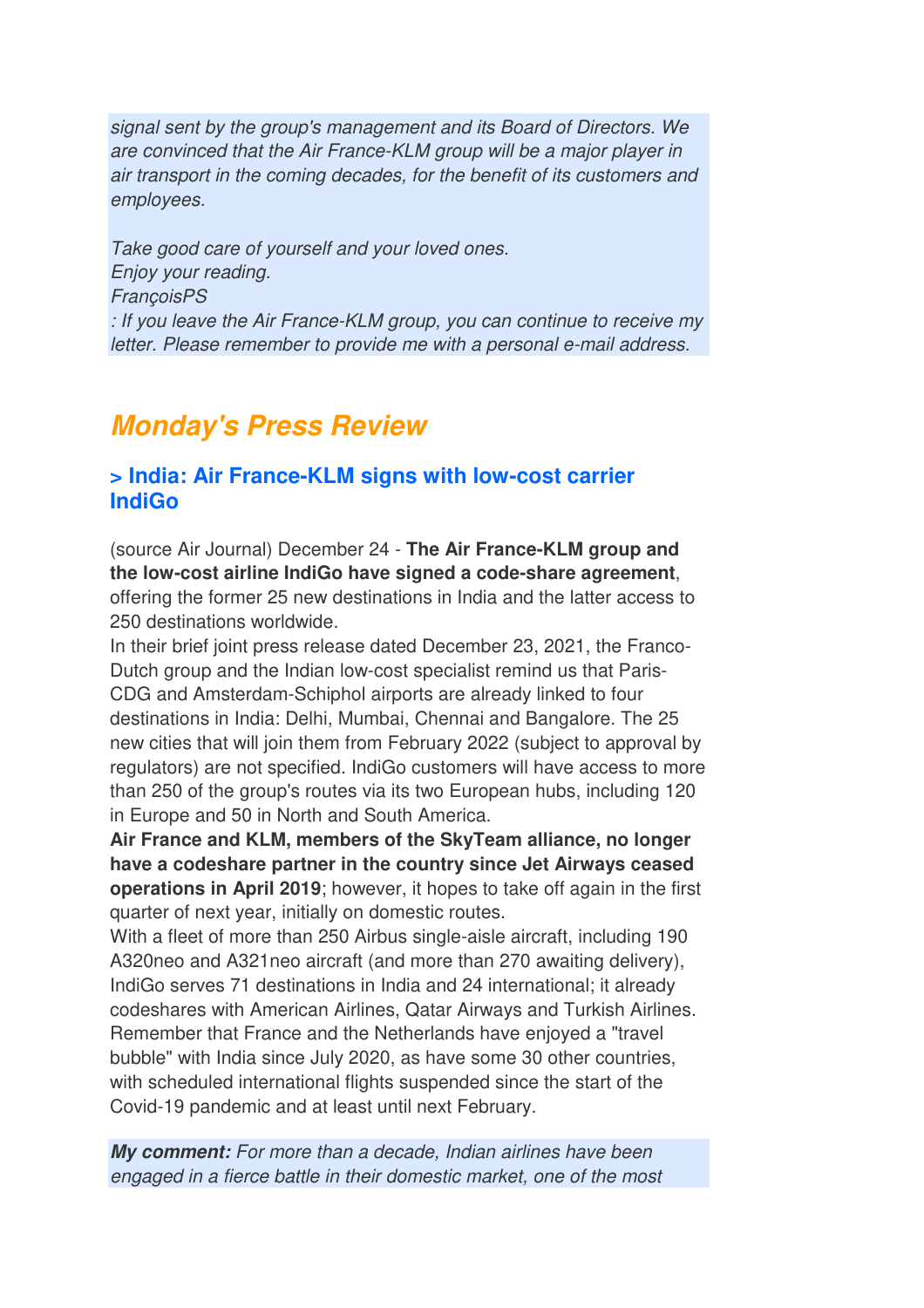promising for the future.

This fierce competition has led many of them to bankruptcy, making it difficult to establish partnerships with foreign airlines.

The agreement between the Air France-KLM group and Indigo offers hope. The Indian company is rather a domestic airline. As such, it is likely to attract many Indian customers to the group's aircraft, particularly in Delhi, its main base.

# **> Interview with KLM CEO Pieter Elbers on the impact of the omicron variant**

(source Het Financieele Dagblad, translated with Deepl) Dec. 21 - In an interview, KLM CEO **Pieter Elbers says the new omicron variant is worrisome and disrupts the airline's plans**. Following the new restrictions imposed by the Dutch government, KLM held a crisis meeting to discuss the implications, in terms of bookings and cancellations, but also in terms of applying for further support under the NOW scheme.

(...)

**Elbers emphasized that the aid received of 3.4 billion euros "is not a gift",** adding that these are loans for which interest must be paid. Moreover, all KLM employees have had to make sacrifices. The CEO added that the airline has "sufficient liquidity" for the moment, **stressing that the state aid received has not yet been fully used**.  $(\ldots)$ 

In the rest of the interview, **Elbers discusses, among other things, the rising cost of flying in the coming years, which is expected to become more expensive due to the energy transition. Elbers attributes the increase in ticket prices to the use of more sustainable fuel, the capital invested in new aircraft, the increase in the aviation tax in the Netherlands** as part of the new coalition agreement, **and the increase in fees by Amsterdam Schiphol Airport for the coming years**.

**Elbers further justifies the decision to buy new Airbus aircraft**,

pointing to benefits such as a lower environmental impact and the necessary renewal of the fleet. "This is responsible business management, especially bearing in mind that global air traffic will most likely return to normal during 2024." For 2022, Elbers expects "a long and bumpy road" to recovery.

 $\left(\ldots\right)$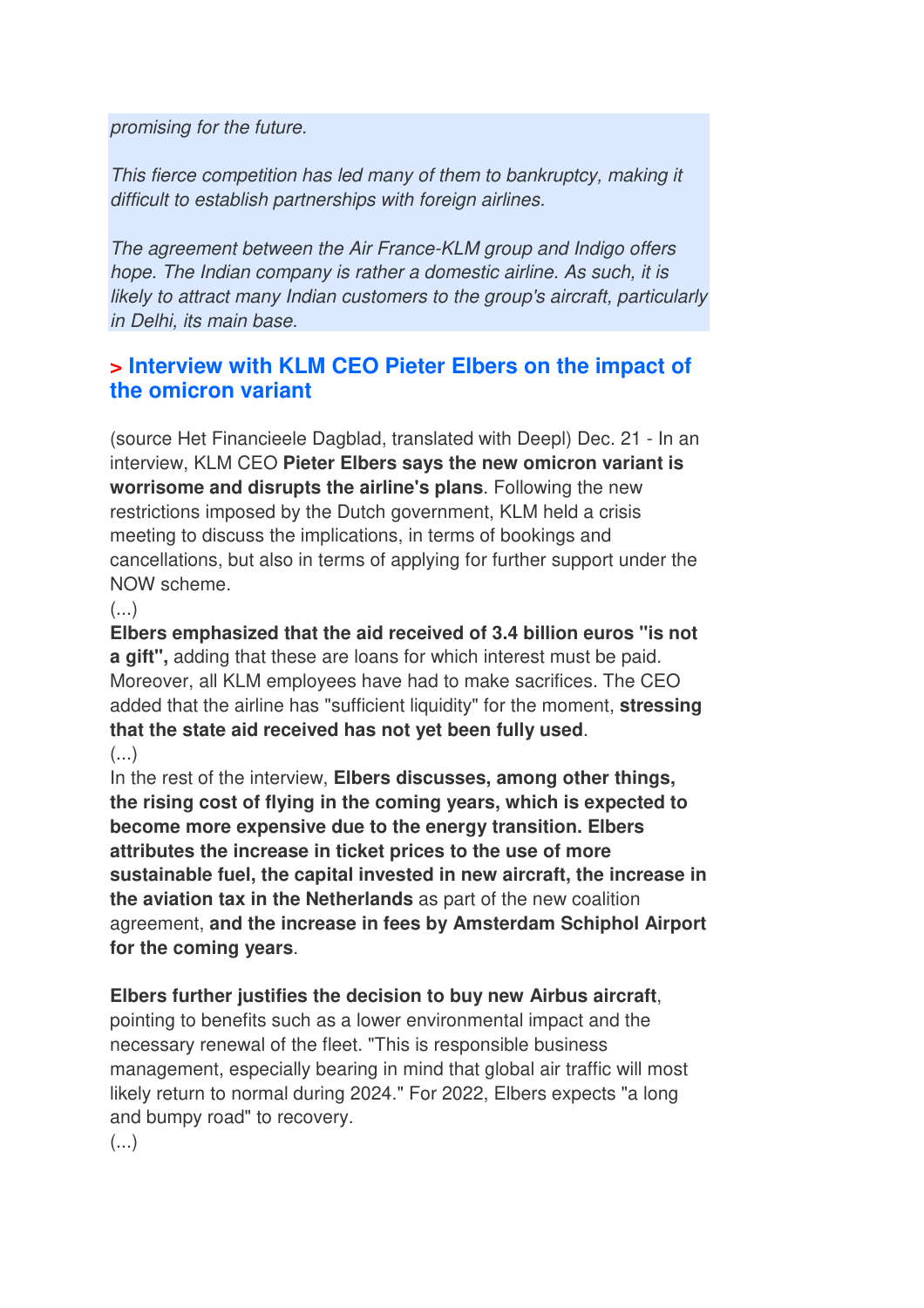**My comment:** Once the health crisis is over, KLM will be faced with the same problem as before the crisis: how to grow while its hub, Schiphol, is saturated?

The arrival of the Airbus 321neo and 320neo in its medium-haul fleet will be one of the means to achieve this.

The average capacity of this new fleet is higher than that of Boeing's B737 Max, so KLM will be able to feed its hub with more passengers in the same number of slots.

# **> Wizz Buys Norwegian Slots at Gatwick to Boost U.K. Business**

(Bloomberg source) Dec. 23 -- Ultra-low-cost airline **Wizz Air will boost its presence in the U.K. after buying 15 daily slot pairs from Norwegian Air Shuttle at** London's **Gatwick hub.** 

 $\left( \ldots \right)$ 

At Gatwick, where operations are limited by a single runway, this will allow it to increase the number of its aircraft from four to five, according to a statement released Wednesday. While no sale price for the slots was given, DNB Bank estimates they are worth (...) \$34 million to \$45 million at current prices.

 $\left( \ldots \right)$ 

According to DNB, the slots could have been worth nearly 10 times that amount before the coronavirus pandemic disrupted air travel.

 $(\ldots)$ 

The increase in flights in Britain will bring Wizz a bigger share of Europe's largest low-cost aviation market and help it compete with rivals EasyJet, whose biggest base is Gatwick, and Ryanair.  $\left(\ldots\right)$ 

**My comment:** Wizz Air is a Hungarian company qualified as ultra lowcost. More low-cost than Ryanair, even if it seems impossible.

Mostly developed in Eastern Europe, it has been trying to establish itself in Western Europe for several years. It targets saturated airports, hoping to recover slots abandoned by bankrupt airlines.

Gatwick airport is saturated, which makes the operation very interesting for Wizz Air.

**> Coronavirus: why were nearly 8,000 flights cancelled**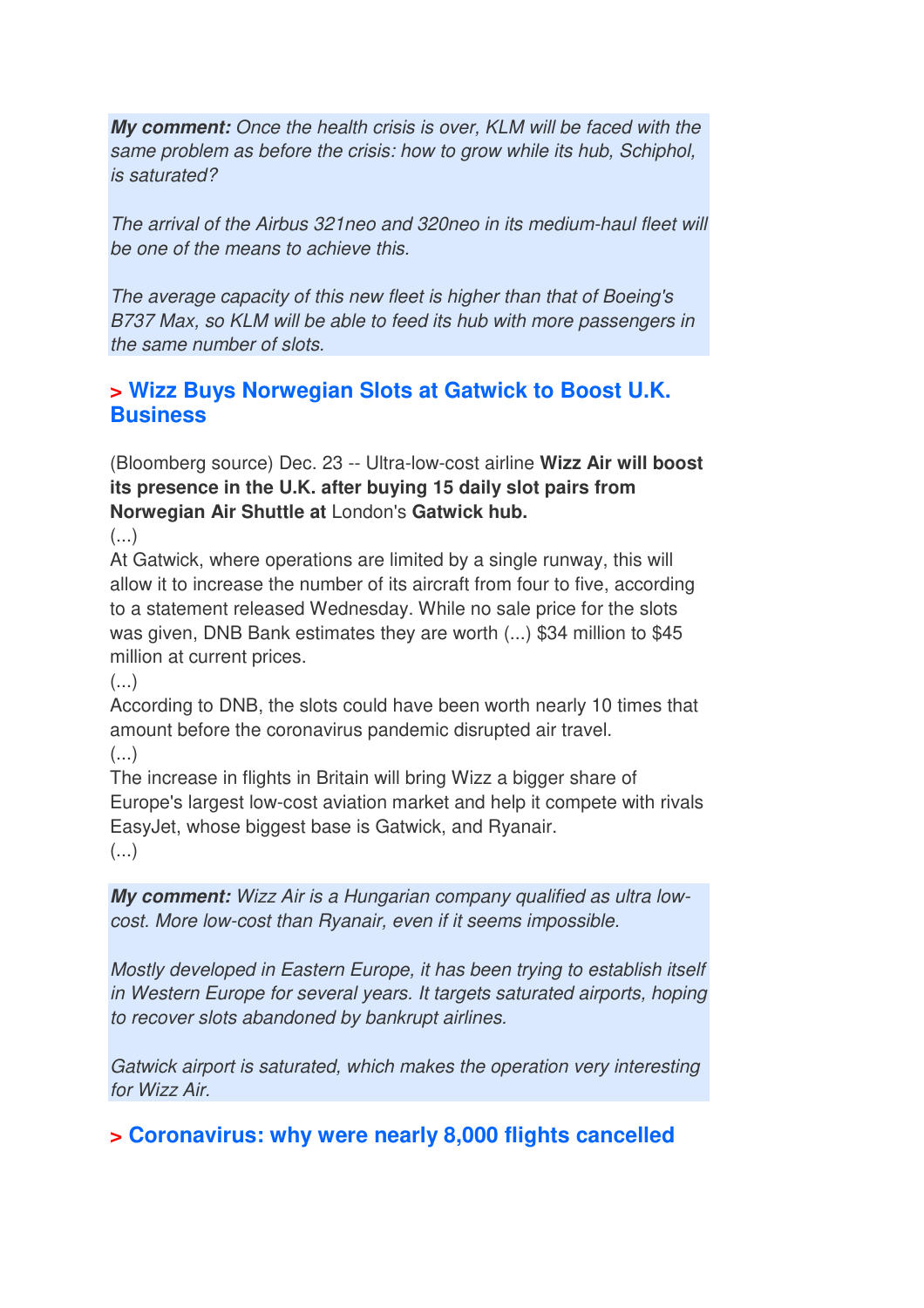# **worldwide over the Christmas weekend?**

(source AFP) December 27 - **The disaster scenario happened for a good number of travelers this Christmas weekend**. Thousands of people could not join their family or their close relations to celebrate Christmas as it should be, since **7.900 flights were cancelled by the airline companies**, and thousands of others were delayed everywhere in the world. The main cause of course: the coronavirus.  $\left( \ldots \right)$ 

**Pilots, stewardesses and other staff members had to be quarantined after being exposed to the virus**, which forced the companies Lufthansa, Delta or United Airlines to cancel flights. According to the Flightaware website, United Airlines had to cancel about 439 flights on Friday and Saturday (...). Delta Airlines also cancelled more than 300 flights on Saturday, and 170 the day before  $(\ldots)$ .

Chinese airlines are responsible for the largest number of cancellations: China Eastern cancelled about 540 flights, more than a quarter of its flight plan, while Air China cancelled 267 flights, also almost a quarter of its planned departures.

 $\left(\ldots\right)$ 

#### **> France is still a bad pupil in air traffic control**

(source Les Echos) December 23 - **On December 14, the European Commission officially launched Sesar 3,** the third phase of the European air traffic control modernization plan, which will be completed in 2030. **This is an opportunity to take stock of one of the European Union's most important projects, launched in 2004 to support the expected doubling of traffic by 2025, and which has already spent nearly 4 billion euros, with rather mixed results.** 

 While the number of flights in European skies has increased by about 50% over the last 15 years, reaching an average of 30,000 flights per day before the health crisis, **delays due to inefficient air traffic control have tripled over the last four years.** Tens of thousands of flights could not be operated due to lack of control capacity. **As for the ultimate goal of achieving a "single European sky", mentioned as early as 1999, it still seems out of reach**. The European sky remains a mosaic of airspaces managed by heterogeneous national systems, with their borders and obligatory crossing points. One of the consequences of this fragmentation is an increase in fuel consumption - and therefore in pollution - of about 10%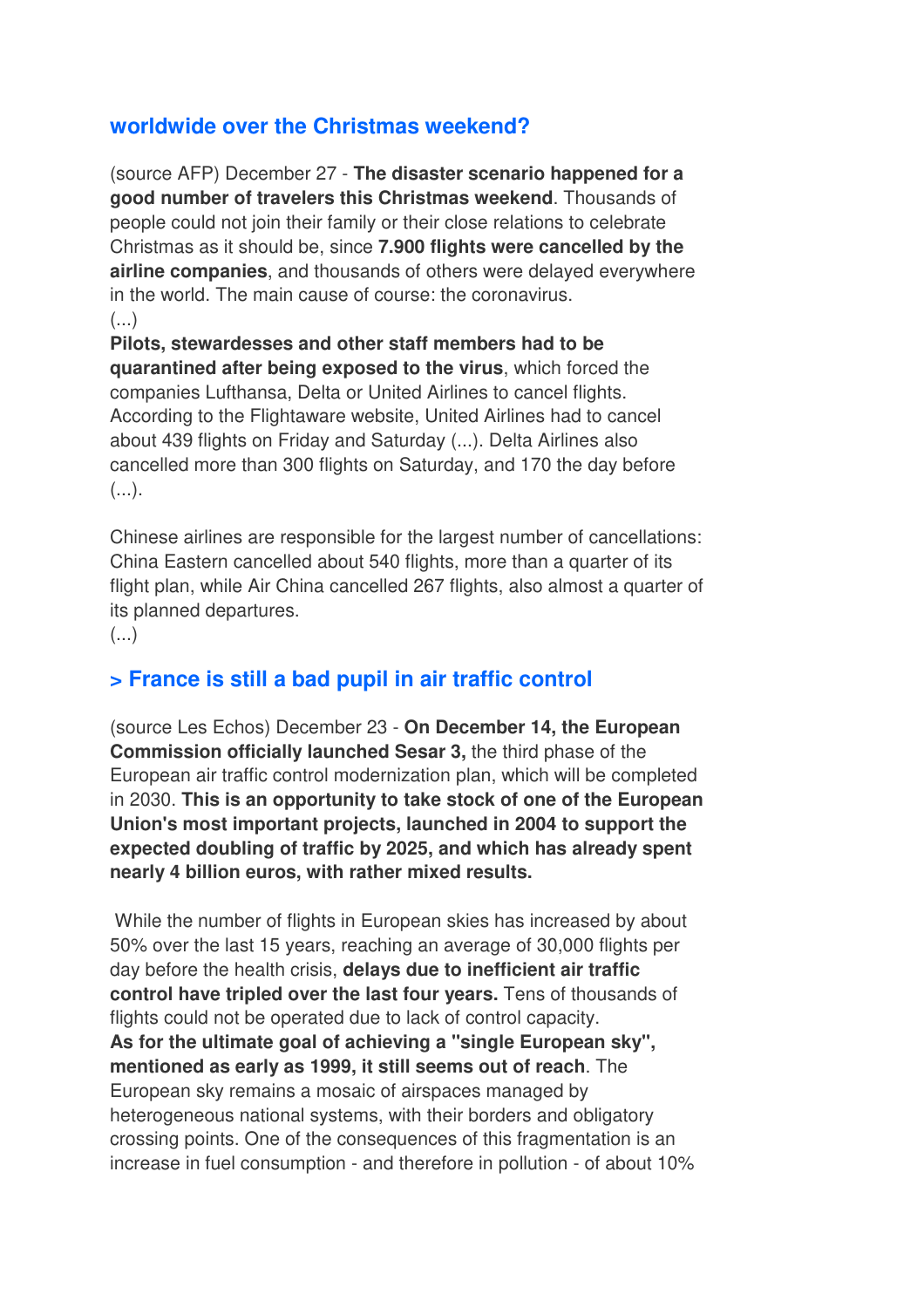per year, with the distance flown by aircraft being unnecessarily extended by an average of 42 km.

**However, while the results are slow in coming, the progress made under Sesar 1 and 2 is real**. "The first versions of the technological tools that will enable the virtualization and digitization of air traffic control will be ready by the end of 2022 and will be deployed between 2023 and 2025," explains Laurent Renou, in charge of innovation at Eurocontrol, the European organization in charge of coordinating air traffic management in Europe.

"They will automate data exchanges between control centers and considerably improve aircraft trajectory forecasting. This will enable us to better anticipate localized congestion problems and provide additional control capacity where it is needed.

**For airlines, modernized control will result in significant time and cost savings by using more direct, free-route trajectories**, rather than having to zigzag from one control point to another. "The free route would reduce consumption by 2 to 3%," says Laurent Renou. In addition, Sesar 3 will make it possible to integrate drones and future intercity flying vehicles into existing traffic.

Unfortunately, **although air traffic control tools have made great progress thanks to the Sesar programs, their implementation remains very uneven within the European Union. The worst performer is France,** where the modernization of air navigation services has fallen considerably behind.

The latest European barometer of air traffic control delays is proof of this. **From January to November of this year, the Directorate of Air Navigation Services (DSNA) alone accounted for more than half of all delays in Europe, far ahead of its German, Greek and Spanish counterparts**. And it was not the fault of bad weather, because more than half of these delays were generated by a lack of air traffic controllers.

**A position of dunce of Europe denounced for years by air traffic controllers' unions, as well as several official reports, including the one written in 2018 by Senator Vincent Capo-Canellas**, entitled "Air traffic control delays: France stalls in Europe" . "From internal sources, I am told that my report remains relevant," says the senator. France is still far behind technologically. There has been an awareness at the level of the Ministry and the DGAC, but apart from a change in management, not much has happened since then.

 This is the result of a decade of accumulated delays in the modernization of tools and the recruitment policy for controllers," says Loïc Parisi, national secretary of the SNCTA, the majority union of air traffic controllers. **In terms of modernization, we are fifteen years**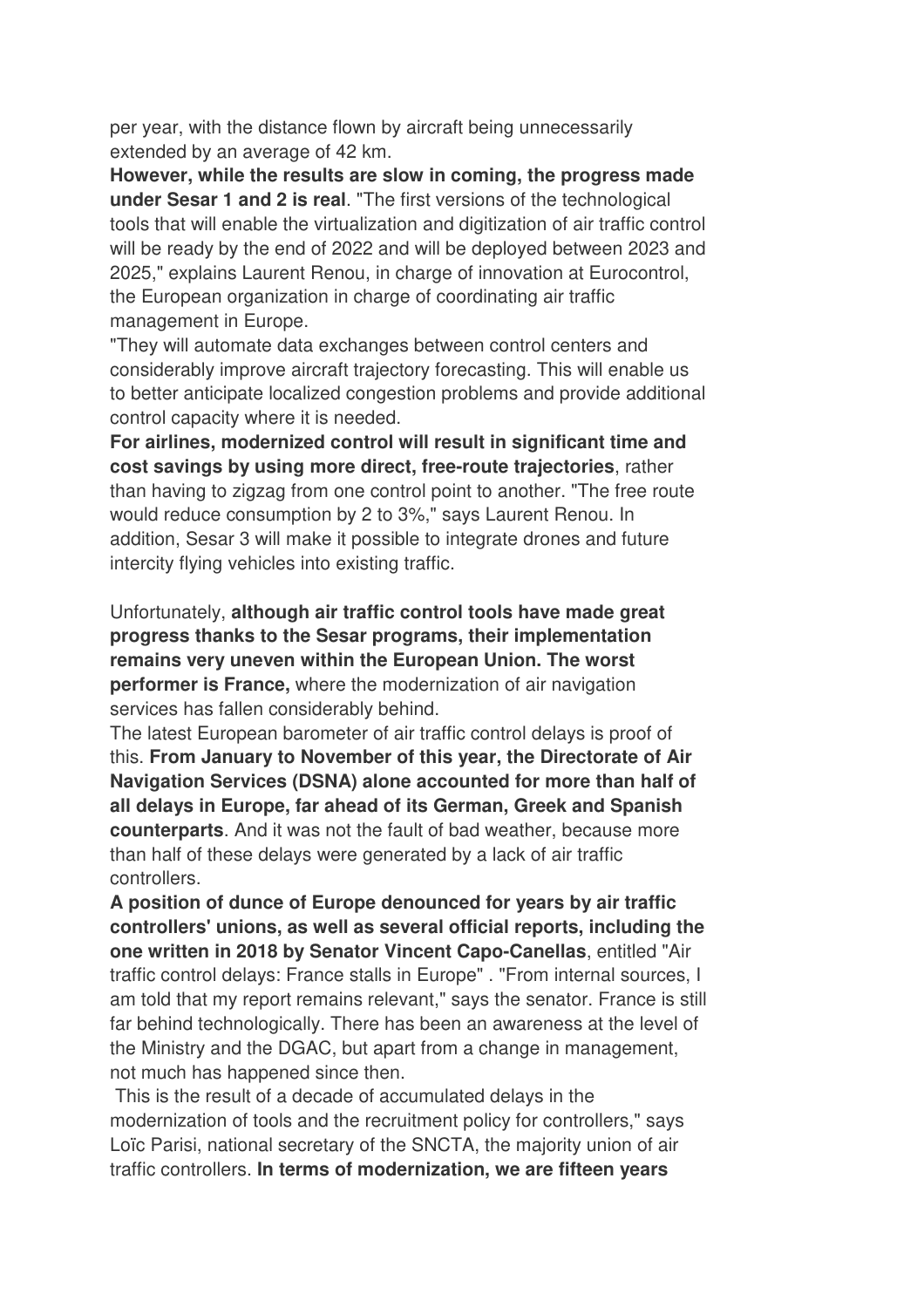**behind our European counterparts. We are still working with a system from the 1980s**.

As for the lack of controllers, it's not for lack of alerting governments! Recruitment is underway, but it takes five to six years from the decision to recruit to the moment when the controller becomes fully operational.

**My comment:** Here is what my predecessor, Christian Magne, wrote on December 8, 2014 (7 years ago!) in letter 472:

"Finally, Europe must play its role in the modernization of air transport, for example by bringing to fruition the Sesar project for a single European airspace, a major efficiency factor for the entire sector."

The Single European Sky is on the verge of becoming a 21st-century aviation dream. Expected by all airlines flying through European airspace, its implementation is postponed year after year.

# **End of the press review**

### **> Advice for employees and former employees who are shareholders**

You will find on my navigaction site the modalities of access to the managers' sites.

To avoid forgetting to change your contact information each time you change your postal address, **I advise you to enter a personal e-mail address**. It will be used for all correspondence with the management organizations.

Keep all the documents related to your Air France-KLM shares in one place: all the letters you receive from the different managers, Natixis, Société Générale, your personal financial institution if you bought your shares through it.

# **> My comments on the Air France-KLM share price trend**

**Air France-KLM shares** closed at **3.934 euros** on Monday 27 December. **It is up strongly this week by +4.38%.** 

Before the coronavirus epidemic, Air France-KLM shares were at 9.93 euros.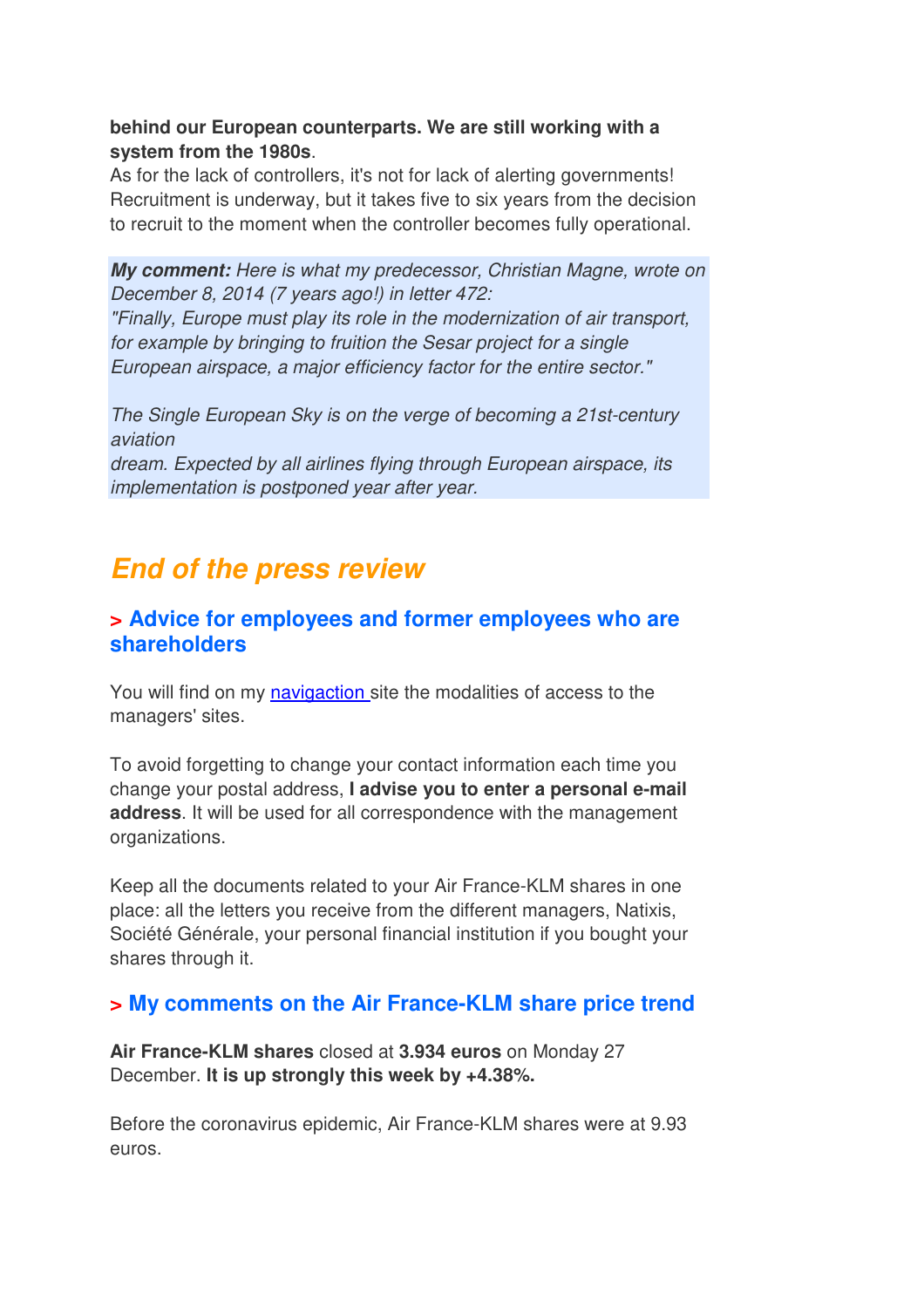**The average (consensus) analysts' price for AF-KLM shares is 3.29 euros**. The highest price target is 5.5 euros, the lowest 1 euro. You can find the details of the analysts' consensus on my blog. I do not take into account the opinions of analysts prior to the beginning of the health crisis.

#### **Brent** (North Sea)

**oil rose sharply this week by \$9 to \$79,** following the announcement that the Omicron variant is relatively safe. The announcement of the arrival of the Omicron variant had led to a drop of nearly \$10.

At the end of October 2020, it was at a low of \$37.

**At \$86 on 25 October, Brent had reached a level not seen since 2014**, supported by supply disruptions and underlying demand.

**This information is not intended to be a solicitation to buy or sell Air France-KLM shares.**

You can react to this press review or send me any information or thoughts that will help me better carry out my duties as a director of the Air France-KLM group.

# **You can ask me, by return, any question relating to the Air France-KLM group or to employee share ownership...**

See you soon.

To find the last press reviews of Monday, it is here

#### **If you like this press review, please pass it on.**

New readers will be able to receive it by giving me the email address of their choice.

# **| François Robardet**

**Director of Air France-KLM representing the employees and former employees shareholders of PNC and PS. You can find me on my twitter account @FrRobardet**